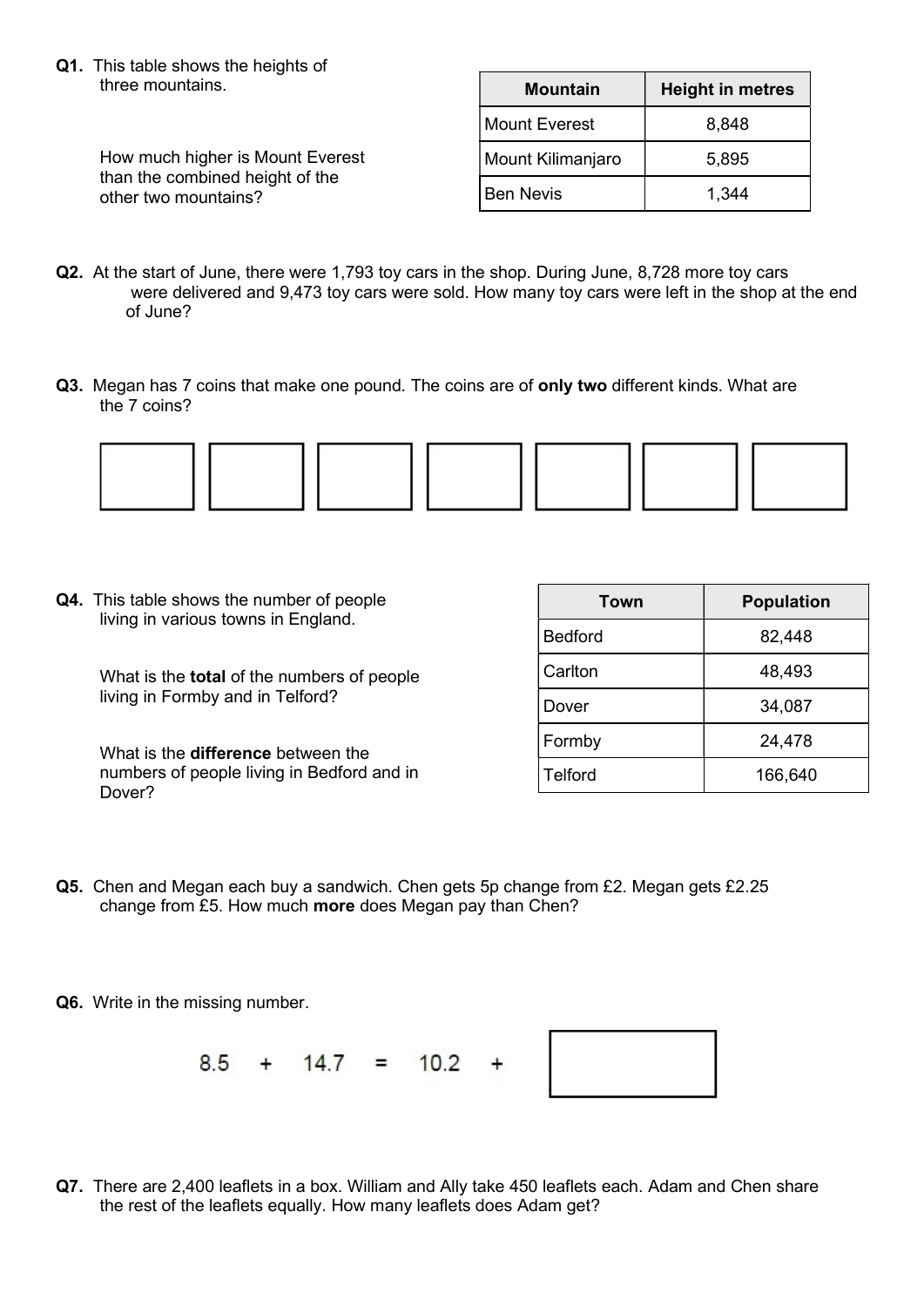| Q8. Liam, Sarah and Amy buy lunch at a salad bar.<br>Liam has £2.50 to spend.<br>He buys a tuna salad and an apple pie.                     | salad bar             |                                   |                                  |                               |
|---------------------------------------------------------------------------------------------------------------------------------------------|-----------------------|-----------------------------------|----------------------------------|-------------------------------|
|                                                                                                                                             |                       | <b>Salads</b>                     | <b>Desserts</b>                  |                               |
| How much money has he got left? Sarah buys a cheese salad<br>and a yogurt. Amy buys an egg salad.<br>How much more does Sarah pay than Amy? | cheese<br>egg<br>tuna | £1.20<br>90 <sub>p</sub><br>£1.60 | banana<br>apple<br>pie<br>yoguri | 25p<br>50 <sub>p</sub><br>35p |